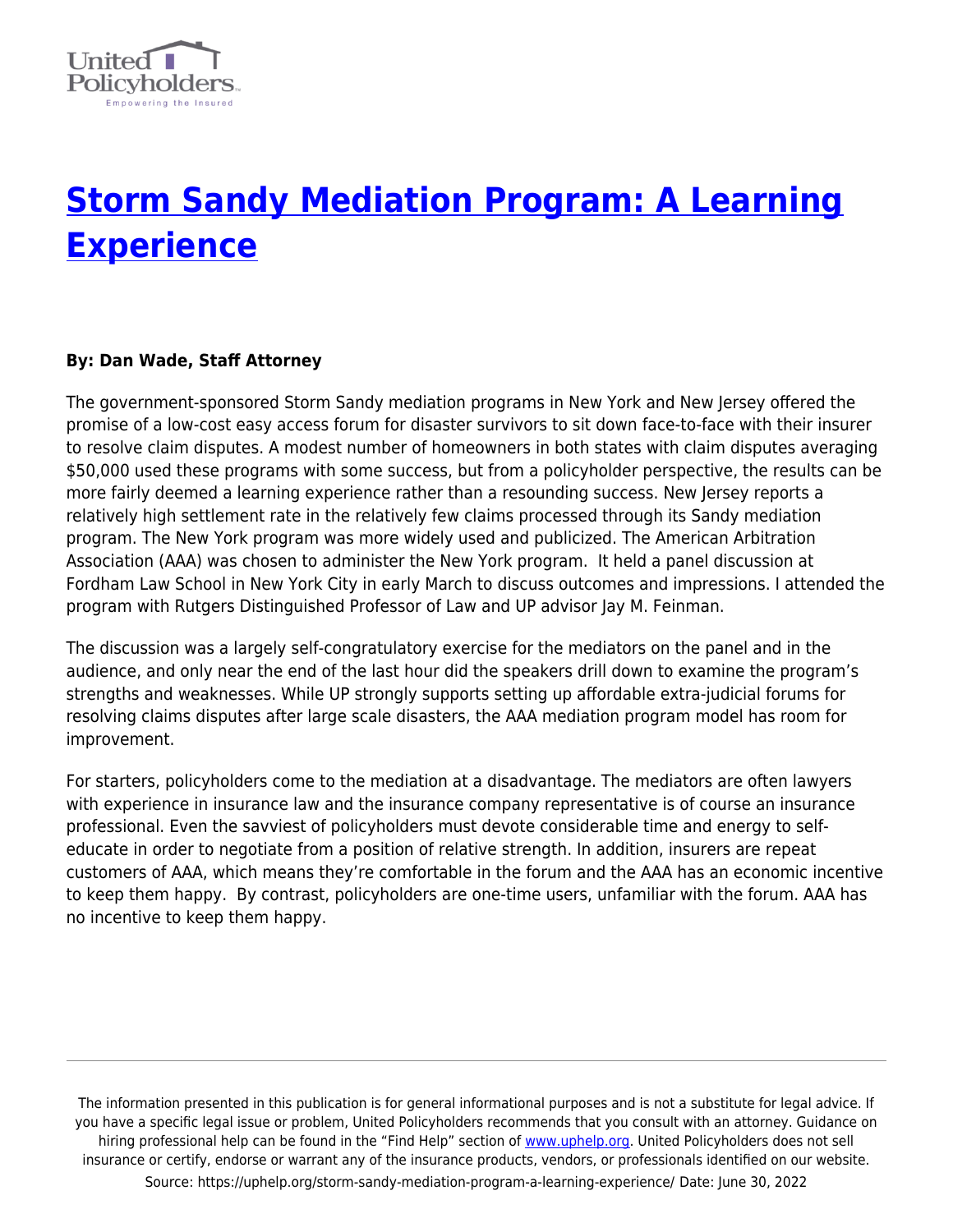

While policyholders who find their way to UP's website can read tips o[n how to prepare for a](https://uphelp.org/wp-content/uploads/2020/09/A-Policyholders-Guide-to-Mediation_0.pdf) [mediation](https://uphelp.org/wp-content/uploads/2020/09/A-Policyholders-Guide-to-Mediation_0.pdf) and [effectively negotiate with their insurer,](http://uphelp.org/pdfs/Effective_Claims.pdf) there is no official preparation component of the program that we at UP have seen. In addition, multiple mediators in attendance admitted that at least initially, their role was essential as an interpreter for the insurer. Also, mediators seemed to prefer policyholders come to the mediation without counsel, which begs the question – who is the advocate for the insured? Are policyholders prepared?

Although AAA boasts a 64% settlement rate, a 97% customer satisfaction rating, and an anecdotal curb on Sandy-related litigation, they were not required to document settlement amounts as against claims and in some cases reached a settlement for zero, making it difficult to ascertain the program's real effectiveness. Many claims are still open and many have reached only partial or interim settlements awaiting re-appraisal, new information, or the outcome of pending litigation, which may be precedentsetting for certain claims. The panel discussion focused mainly on how well the program is working and the panelists repeatedly complimented insurers for their behavior and good-faith participation without offering any supporting evidence.

Going forward, states implementing post-disaster mediation programs, including New York and New Jersey, would do well to reflect on collective experience thus far. There is useful guidance in UP's [Mediation Best Practices](https://uphelp.org/wp-content/uploads/2014/03/FINAL-Best-Practices-for-Post-Disaster-Insurance-Claim-Mediation-Programs-2-26-13.pdf) report on helping policyholders prepare, and be savvy negotiators. In order to determine how balanced and effective the program is, implementing states should require thorough documentation of the outcomes. Connecticut and Rhode Island, who have not yet implemented their programs, have an opportunity to start fresh with new programs that draw on the best features of New York and New Jersey's programs but with an emphasis on policyholder protections. There are many possible ways to improve the process that UP would support. One improvement would be to appoint a "policyholder advocate" to prepare policyholders for the process - an extension of the idea of [Office of](http://www.opic.state.tx.us/) [Public Insurance Counsel](http://www.opic.state.tx.us/) in Texas and the [IRS "taxpayer advocate" service](http://www.irs.gov/Advocate). [Oklahoma has implemented](https://www.ok.gov/oid/Consumers/Consumer_Assistance/EAGLE.html) [a post-disaster mediation program](https://www.ok.gov/oid/Consumers/Consumer_Assistance/EAGLE.html) that uses third-party neutral pro-bono attorneys trained by the Oklahoma Supreme Court as mediators instead of hiring a for-profit organization such as the AAA.

It will be interesting to see if the programs change going forward and how other states implement them. Mediation programs continue to fill a much-needed gap as a forum for small claims that most contingency lawyers will not take. Because most policyholders will not find counsel for their small claims and there is scant number of [pro-bono service organizations and law school clinics](http://www.tourolaw.edu/tlcheart/default.aspx?pageid=710) that will take these

The information presented in this publication is for general informational purposes and is not a substitute for legal advice. If you have a specific legal issue or problem, United Policyholders recommends that you consult with an attorney. Guidance on hiring professional help can be found in the "Find Help" section of [www.uphelp.org.](http://www.uphelp.org/) United Policyholders does not sell insurance or certify, endorse or warrant any of the insurance products, vendors, or professionals identified on our website. Source: https://uphelp.org/storm-sandy-mediation-program-a-learning-experience/ Date: June 30, 2022